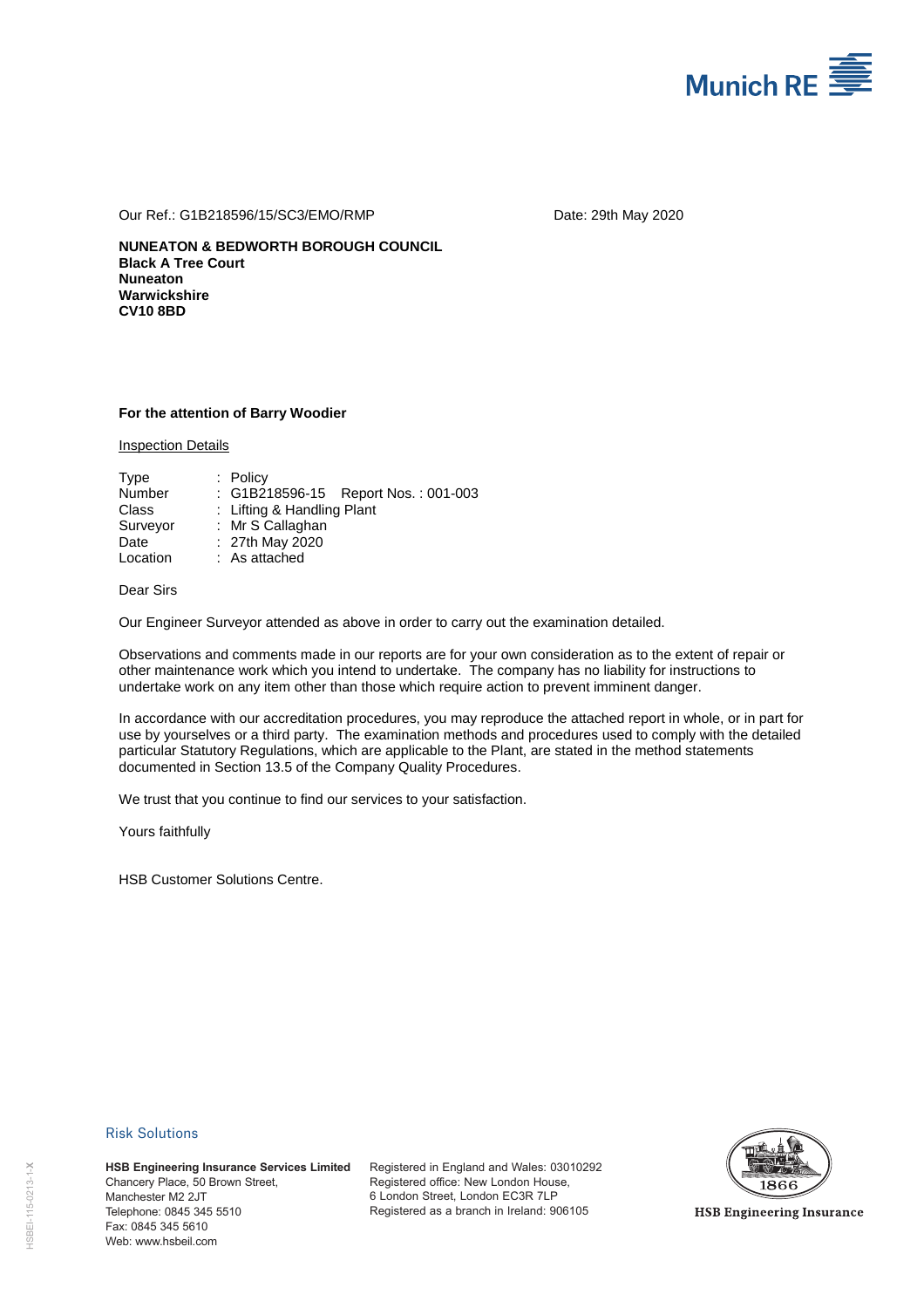# **REPORT OF DELETED ITEMS**





**Policy:** G1B0218596 **Previous Report:** 260619-002-0001PL1

**Site :** 00015 **Report Number :** 290520-001-0003EMO **DELI1** 

**Occupier** NUNEATON & BEDWORTH BOROUGH COUNCIL

**Address** Black A Tree Court, Nuneaton, Warwickshire, CV10 8BD

| Sched Plant<br>No. | Code | Item                      | Remarks                                                     |
|--------------------|------|---------------------------|-------------------------------------------------------------|
|                    |      | L0002 L42A11 Runway Track | Object deleted from site plant schedule. We understand this |
|                    |      | SWL: 2 t                  | object has been removed from site.                          |
|                    |      |                           | Name of person who confirmed deletion S Callaghan           |

**I/we hereby advise that the above items of equipment have been deleted from the plant schedule with effect from the date(s) shown.** 

**Date** 27 May 2020

**Inspecting Engineer:** Mr S Callaghan

**Signature:**  $\int \frac{f}{\sqrt{2\pi}} f(x) dx$  **Qualification:** Engineer Surveyor

**HSB Engineering Insurance Services Limited** Registered in England and Wales: 03010292, New London House, 6 London Street, London EC3R 7LP Registered as a branch in Ireland: 906105 Telephone: 0845 345 5510

HSB Engineering Insurance Services Limited is accredited by the United Kingdom Accreditation Service



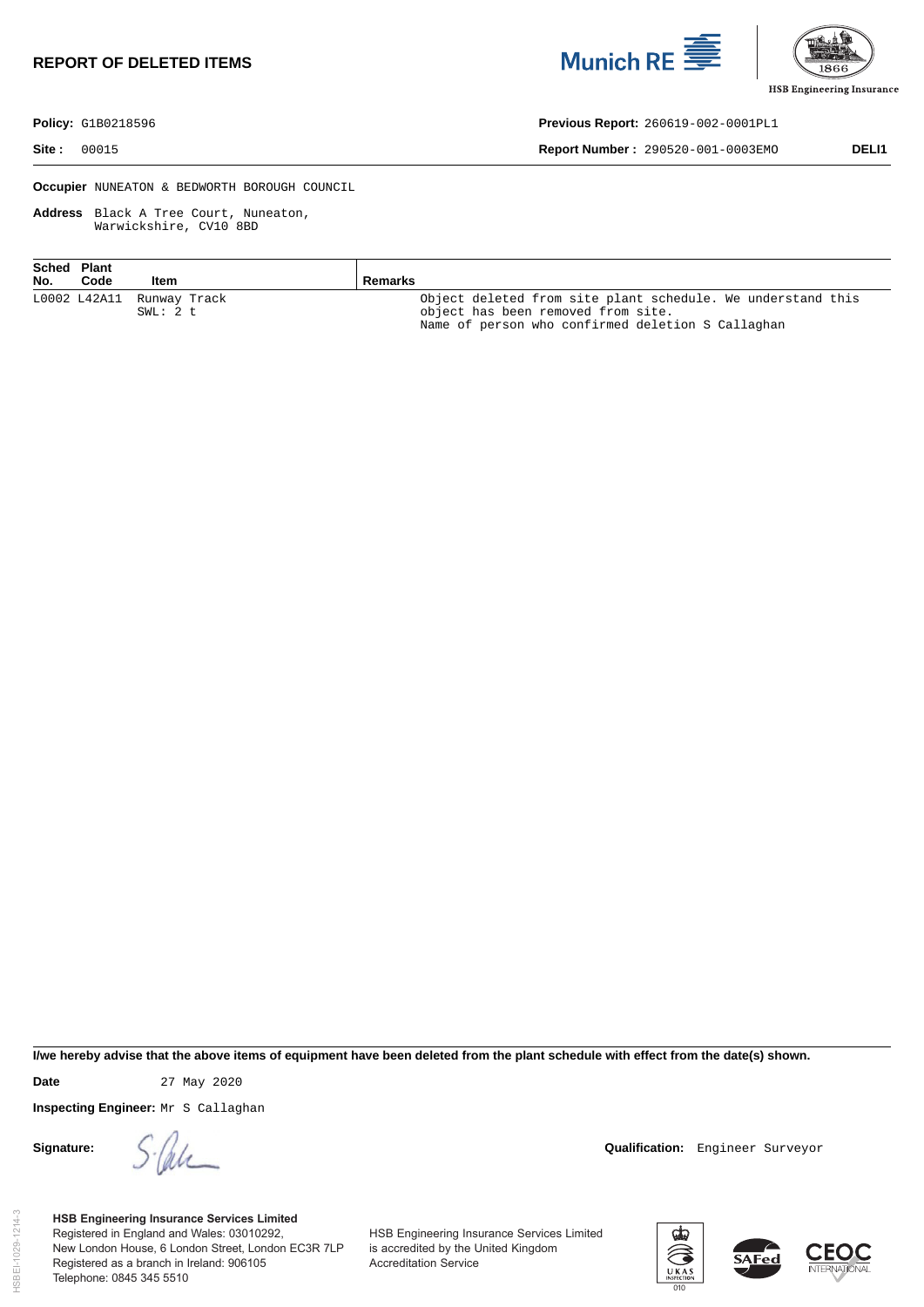# **REPORT OF DELETED ITEMS**





**Policy:** G1B0218596 **Previous Report:** 061219-001-0002EMO

**Site :** 00015 **Report Number :** 290520-002-0003EMO **DELI1** 

**Occupier** NUNEATON & BEDWORTH BOROUGH COUNCIL

**Address** Black A Tree Court, Nuneaton, Warwickshire, CV10 8BD

| No. | Sched Plant<br>Code | Item                                                                                                                     | Remarks                                                                                                                                                |
|-----|---------------------|--------------------------------------------------------------------------------------------------------------------------|--------------------------------------------------------------------------------------------------------------------------------------------------------|
|     |                     | L0001 L27AHH Passenger/Goods Lift<br>Hydraulic<br>S.NO.:BNC <sub>2640</sub><br>Becker Hydro<br>SWL: 1000 kg/5<br>persons | Object deleted from site plant schedule. We understand this<br>object has been removed from site.<br>Name of person who confirmed deletion S Callaghan |

**I/we hereby advise that the above items of equipment have been deleted from the plant schedule with effect from the date(s) shown.** 

HSBEI-1029-1214-3

ISBEI-1029-1214-3

**Date** 27 May 2020

**Inspecting Engineer:** Mr S Callaghan

**Signature:**  $\int \frac{f}{\sqrt{2\pi}} f(x) dx$  **Qualification:** Engineer Surveyor

**HSB Engineering Insurance Services Limited** Registered in England and Wales: 03010292, New London House, 6 London Street, London EC3R 7LP Registered as a branch in Ireland: 906105 Telephone: 0845 345 5510

HSB Engineering Insurance Services Limited is accredited by the United Kingdom Accreditation Service